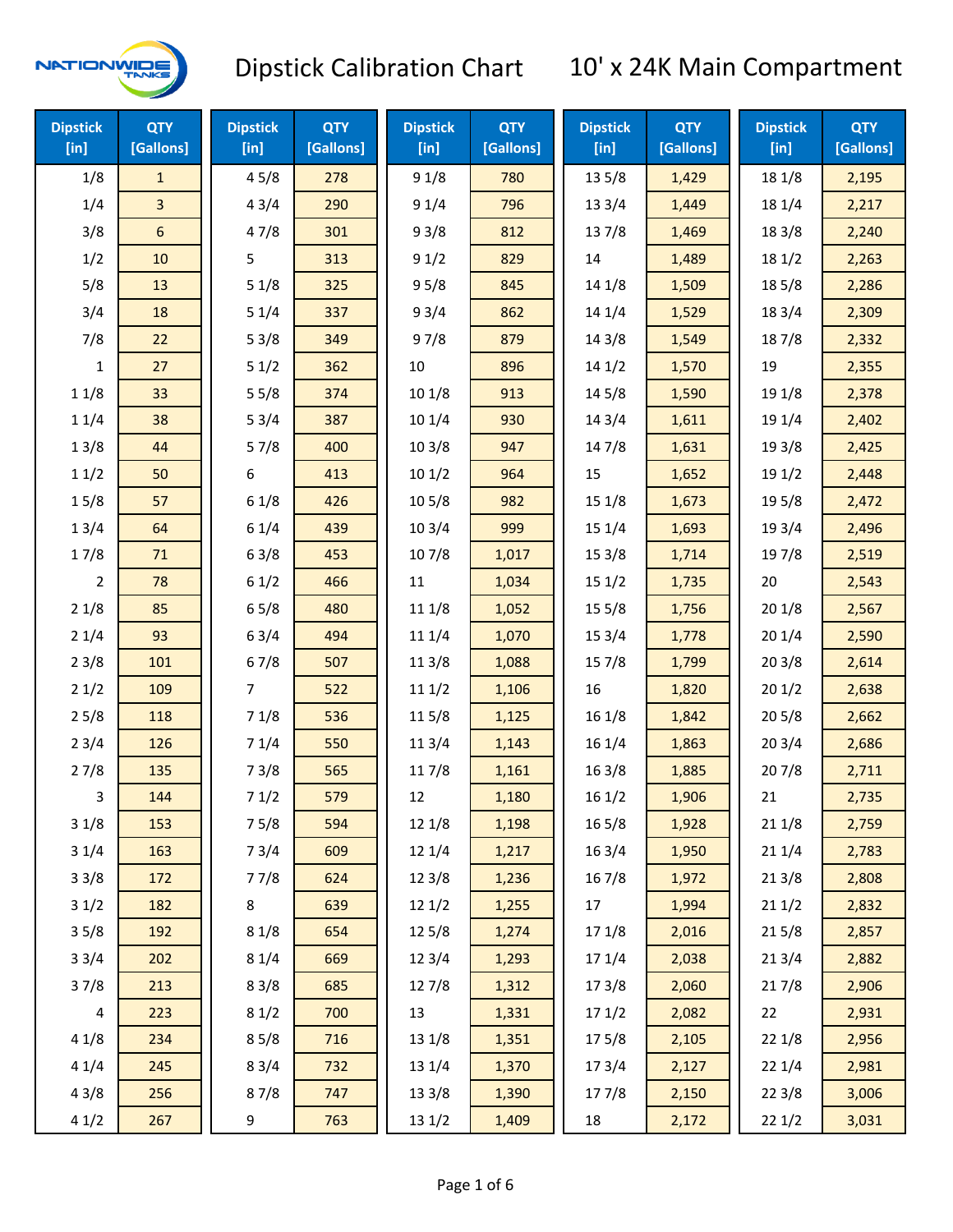

| <b>Dipstick</b><br>$[$ in] | <b>QTY</b><br>[Gallons] | <b>Dipstick</b><br>$[$ in] | <b>QTY</b><br>[Gallons] | <b>Dipstick</b><br>$[$ in] | <b>QTY</b><br>[Gallons] | <b>Dipstick</b><br>$[$ in] | <b>QTY</b><br>[Gallons] | <b>Dipstick</b><br>$[$ in] | <b>QTY</b><br>[Gallons] |
|----------------------------|-------------------------|----------------------------|-------------------------|----------------------------|-------------------------|----------------------------|-------------------------|----------------------------|-------------------------|
| 225/8                      | 3,056                   | 271/8                      | 3,996                   | 315/8                      | 5,003                   | 36 1/8                     | 6,065                   | 40 5/8                     | 7,172                   |
| 223/4                      | 3,081                   | 271/4                      | 4,023                   | 31 3/4                     | 5,031                   | 36 1/4                     | 6,095                   | 40 3/4                     | 7,203                   |
| 227/8                      | 3,106                   | 273/8                      | 4,050                   | 317/8                      | 5,060                   | 363/8                      | 6,125                   | 407/8                      | 7,234                   |
| 23                         | 3,131                   | 271/2                      | 4,077                   | 32                         | 5,089                   | 361/2                      | 6,155                   | 41                         | 7,266                   |
| 231/8                      | 3,156                   | 275/8                      | 4,105                   | 321/8                      | 5,118                   | 365/8                      | 6,186                   | 41 1/8                     | 7,297                   |
| 231/4                      | 3,182                   | 273/4                      | 4,132                   | 32 1/4                     | 5,147                   | 363/4                      | 6,216                   | 41 1/4                     | 7,329                   |
| 233/8                      | 3,207                   | 277/8                      | 4,159                   | 323/8                      | 5,176                   | 367/8                      | 6,246                   | 41 3/8                     | 7,360                   |
| 231/2                      | 3,233                   | 28                         | 4,187                   | 321/2                      | 5,205                   | 37                         | 6,277                   | 411/2                      | 7,391                   |
| 235/8                      | 3,258                   | 28 1/8                     | 4,214                   | 325/8                      | 5,234                   | 37 1/8                     | 6,307                   | 41 5/8                     | 7,423                   |
| 233/4                      | 3,284                   | 28 1/4                     | 4,242                   | 32 3/4                     | 5,263                   | 37 1/4                     | 6,338                   | 41 3/4                     | 7,454                   |
| 237/8                      | 3,309                   | 28 3/8                     | 4,269                   | 327/8                      | 5,293                   | 37 3/8                     | 6,368                   | 417/8                      | 7,486                   |
| 24                         | 3,335                   | 281/2                      | 4,297                   | 33                         | 5,322                   | 371/2                      | 6,399                   | 42                         | 7,518                   |
| 24 1/8                     | 3,361                   | 285/8                      | 4,325                   | 33 1/8                     | 5,351                   | 375/8                      | 6,429                   | 42 1/8                     | 7,549                   |
| 241/4                      | 3,387                   | 283/4                      | 4,352                   | 33 1/4                     | 5,380                   | 373/4                      | 6,460                   | 42 1/4                     | 7,581                   |
| 243/8                      | 3,413                   | 287/8                      | 4,380                   | 33 3/8                     | 5,410                   | 377/8                      | 6,490                   | 42 3/8                     | 7,612                   |
| 241/2                      | 3,438                   | 29                         | 4,408                   | 331/2                      | 5,439                   | 38                         | 6,521                   | 421/2                      | 7,644                   |
| 245/8                      | 3,464                   | 29 1/8                     | 4,436                   | 33 5/8                     | 5,468                   | 38 1/8                     | 6,552                   | 42 5/8                     | 7,676                   |
| 243/4                      | 3,491                   | 29 1/4                     | 4,464                   | 33 3/4                     | 5,498                   | 38 1/4                     | 6,582                   | 42 3/4                     | 7,708                   |
| 24 7/8                     | 3,517                   | 29 3/8                     | 4,492                   | 337/8                      | 5,527                   | 38 3/8                     | 6,613                   | 42 7/8                     | 7,739                   |
| 25                         | 3,543                   | 29 1/2                     | 4,520                   | 34                         | 5,557                   | 38 1/2                     | 6,644                   | 43                         | 7,771                   |
| 251/8                      | 3,569                   | 29 5/8                     | 4,548                   | 34 1/8                     | 5,586                   | 38 5/8                     | 6,675                   | 43 1/8                     | 7,803                   |
| 251/4                      | 3,595                   | 29 3/4                     | 4,576                   | 34 1/4                     | 5,616                   | 38 3/4                     | 6,706                   | 43 1/4                     | 7,835                   |
| 253/8                      | 3,622                   | 297/8                      | 4,604                   | 34 3/8                     | 5,646                   | 387/8                      | 6,736                   | 43 3/8                     | 7,867                   |
| 251/2                      | 3,648                   | 30                         | 4,632                   | 34 1/2                     | 5,675                   | 39                         | 6,767                   | 43 1/2                     | 7,898                   |
| 255/8                      | 3,674                   | 301/8                      | 4,660                   | 34 5/8                     | 5,705                   | 39 1/8                     | 6,798                   | 43 5/8                     | 7,930                   |
| 253/4                      | 3,701                   | 30 1/4                     | 4,689                   | 34 3/4                     | 5,735                   | 39 1/4                     | 6,829                   | 43 3/4                     | 7,962                   |
| 257/8                      | 3,727                   | 30 3/8                     | 4,717                   | 347/8                      | 5,765                   | 39 3/8                     | 6,860                   | 437/8                      | 7,994                   |
| 26                         | 3,754                   | 301/2                      | 4,745                   | 35                         | 5,794                   | 39 1/2                     | 6,891                   | 44                         | 8,026                   |
| 26 1/8                     | 3,781                   | $30\,5/8$                  | 4,774                   | 35 1/8                     | 5,824                   | 39 5/8                     | 6,922                   | 44 1/8                     | 8,058                   |
| 261/4                      | 3,807                   | 30 3/4                     | 4,802                   | 35 1/4                     | 5,854                   | 39 3/4                     | 6,953                   | 44 1/4                     | 8,090                   |
| 26 3/8                     | 3,834                   | 307/8                      | 4,831                   | 35 3/8                     | 5,884                   | 397/8                      | 6,984                   | 44 3/8                     | 8,122                   |
| 261/2                      | 3,861                   | 31                         | 4,859                   | 351/2                      | 5,914                   | 40                         | 7,016                   | 44 1/2                     | 8,154                   |
| 265/8                      | 3,888                   | 31 1/8                     | 4,888                   | 35 5/8                     | 5,944                   | 40 1/8                     | 7,047                   | 44 5/8                     | 8,186                   |
| 263/4                      | 3,915                   | 31 1/4                     | 4,916                   | 35 3/4                     | 5,974                   | 40 1/4                     | 7,078                   | 44 3/4                     | 8,218                   |
| 267/8                      | 3,942                   | 31 3/8                     | 4,945                   | 35 7/8                     | 6,004                   | 40 3/8                     | 7,109                   | 44 7/8                     | 8,250                   |
| 27                         | 3,969                   | 31 1/2                     | 4,974                   | 36                         | 6,034                   | 40 1/2                     | 7,140                   | 45                         | 8,283                   |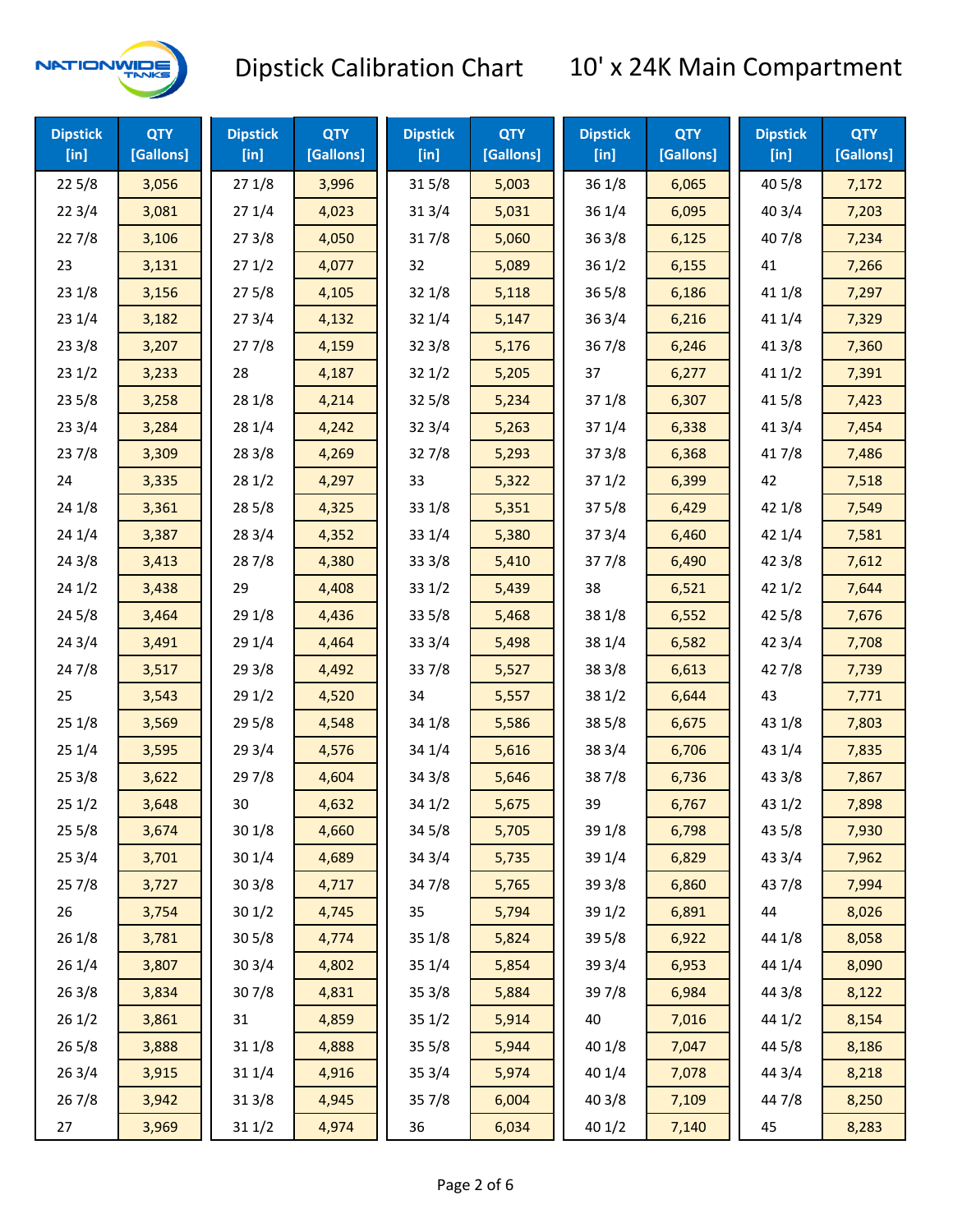

| <b>Dipstick</b><br>$[$ in] | <b>QTY</b><br>[Gallons] | <b>Dipstick</b><br>$[$ in] | <b>QTY</b><br>[Gallons] | <b>Dipstick</b><br>$[$ in] | <b>QTY</b><br>[Gallons] | <b>Dipstick</b><br>$[$ in] | <b>QTY</b><br>[Gallons] | <b>Dipstick</b><br>$[$ in] | <b>QTY</b><br>[Gallons] |
|----------------------------|-------------------------|----------------------------|-------------------------|----------------------------|-------------------------|----------------------------|-------------------------|----------------------------|-------------------------|
| 45 1/8                     | 8,315                   | 49 5/8                     | 9,485                   | 54 1/8                     | 10,673                  | 58 5/8                     | 11,873                  | 63 1/8                     | 13,074                  |
| 45 1/4                     | 8,347                   | 49 3/4                     | 9,518                   | 54 1/4                     | 10,707                  | 58 3/4                     | 11,906                  | 63 1/4                     | 13,108                  |
| 45 3/8                     | 8,379                   | 49 7/8                     | 9,550                   | 54 3/8                     | 10,740                  | 587/8                      | 11,939                  | 63 3/8                     | 13,141                  |
| 451/2                      | 8,411                   | 50                         | 9,583                   | 54 1/2                     | 10,773                  | 59                         | 11,973                  | 63 1/2                     | 13,174                  |
| 45 5/8                     | 8,444                   | 50 1/8                     | 9,616                   | 54 5/8                     | 10,806                  | 59 1/8                     | 12,006                  | 63 5/8                     | 13,208                  |
| 45 3/4                     | 8,476                   | 50 1/4                     | 9,649                   | 54 3/4                     | 10,840                  | 59 1/4                     | 12,040                  | 63 3/4                     | 13,241                  |
| 45 7/8                     | 8,508                   | 50 3/8                     | 9,682                   | 54 7/8                     | 10,873                  | 59 3/8                     | 12,073                  | 637/8                      | 13,274                  |
| 46                         | 8,540                   | 501/2                      | 9,715                   | 55                         | 10,906                  | 59 1/2                     | 12,106                  | 64                         | 13,308                  |
| 46 1/8                     | 8,573                   | 50 5/8                     | 9,748                   | 55 1/8                     | 10,939                  | 59 5/8                     | 12,140                  | 64 1/8                     | 13,341                  |
| 46 1/4                     | 8,605                   | 50 3/4                     | 9,781                   | 55 1/4                     | 10,973                  | 59 3/4                     | 12,173                  | 64 1/4                     | 13,374                  |
| 463/8                      | 8,637                   | 507/8                      | 9,813                   | 55 3/8                     | 11,006                  | 597/8                      | 12,207                  | 64 3/8                     | 13,407                  |
| 46 1/2                     | 8,670                   | 51                         | 9,846                   | 55 1/2                     | 11,039                  | 60                         | 12,240                  | 64 1/2                     | 13,441                  |
| 46 5/8                     | 8,702                   | 51 1/8                     | 9,879                   | 55 5/8                     | 11,072                  | 60 1/8                     | 12,273                  | 64 5/8                     | 13,474                  |
| 46 3/4                     | 8,735                   | 51 1/4                     | 9,912                   | 55 3/4                     | 11,106                  | 60 1/4                     | 12,307                  | 64 3/4                     | 13,507                  |
| 46 7/8                     | 8,767                   | 513/8                      | 9,945                   | 55 7/8                     | 11,139                  | 60 3/8                     | 12,340                  | 64 7/8                     | 13,541                  |
| 47                         | 8,799                   | 511/2                      | 9,978                   | 56                         | 11,172                  | 601/2                      | 12,374                  | 65                         | 13,574                  |
| 47 1/8                     | 8,832                   | 515/8                      | 10,011                  | 56 1/8                     | 11,206                  | 60 5/8                     | 12,407                  | 65 1/8                     | 13,607                  |
| 47 1/4                     | 8,864                   | 513/4                      | 10,044                  | 56 1/4                     | 11,239                  | 60 3/4                     | 12,440                  | 65 1/4                     | 13,640                  |
| 47 3/8                     | 8,897                   | 517/8                      | 10,077                  | 563/8                      | 11,272                  | 607/8                      | 12,474                  | 65 3/8                     | 13,674                  |
| 471/2                      | 8,929                   | 52                         | 10,110                  | 56 1/2                     | 11,306                  | 61                         | 12,507                  | 65 1/2                     | 13,707                  |
| 475/8                      | 8,962                   | 52 1/8                     | 10,143                  | 56 5/8                     | 11,339                  | 61 1/8                     | 12,540                  | 65 5/8                     | 13,740                  |
| 47 3/4                     | 8,995                   | 521/4                      | 10,176                  | 56 3/4                     | 11,372                  | 61 1/4                     | 12,574                  | 65 3/4                     | 13,773                  |
| 47 7/8                     | 9,027                   | 523/8                      | 10,210                  | 567/8                      | 11,406                  | 61 3/8                     | 12,607                  | 657/8                      | 13,806                  |
| 48                         | 9,060                   | 521/2                      | 10,243                  | 57                         | 11,439                  | 611/2                      | 12,641                  | 66                         | 13,840                  |
| 48 1/8                     | 9,092                   | 525/8                      | 10,276                  | 57 1/8                     | 11,472                  | 615/8                      | 12,674                  | 66 1/8                     | 13,873                  |
| 48 1/4                     | 9,125                   | 52 3/4                     | 10,309                  | 57 1/4                     | 11,506                  | 613/4                      | 12,707                  | 66 1/4                     | 13,906                  |
| 48 3/8                     | 9,158                   | 527/8                      | 10,342                  | 57 3/8                     | 11,539                  | 617/8                      | 12,741                  | 66 3/8                     | 13,939                  |
| 48 1/2                     | 9,190                   | 53                         | 10,375                  | 57 1/2                     | 11,572                  | 62                         | 12,774                  | 66 1/2                     | 13,972                  |
| 48 5/8                     | 9,223                   | 53 1/8                     | 10,408                  | 57 5/8                     | 11,606                  | 62 1/8                     | 12,808                  | 66 5/8                     | 14,006                  |
| 48 3/4                     | 9,256                   | 53 1/4                     | 10,441                  | 573/4                      | 11,639                  | 62 1/4                     | 12,841                  | 66 3/4                     | 14,039                  |
| 487/8                      | 9,288                   | 53 3/8                     | 10,474                  | 577/8                      | 11,672                  | 62 3/8                     | 12,874                  | 667/8                      | 14,072                  |
| 49                         | 9,321                   | 53 1/2                     | 10,508                  | 58                         | 11,706                  | 621/2                      | 12,908                  | 67                         | 14,105                  |
| 49 1/8                     | 9,354                   | 53 5/8                     | 10,541                  | 58 1/8                     | 11,739                  | 62 5/8                     | 12,941                  | 671/8                      | 14,138                  |
| 49 1/4                     | 9,386                   | 53 3/4                     | 10,574                  | 58 1/4                     | 11,773                  | 62 3/4                     | 12,974                  | 67 1/4                     | 14,171                  |
| 49 3/8                     | 9,419                   | 537/8                      | 10,607                  | 58 3/8                     | 11,806                  | 627/8                      | 13,008                  | 673/8                      | 14,204                  |
| 49 1/2                     | 9,452                   | 54                         | 10,640                  | 58 1/2                     | 11,839                  | 63                         | 13,041                  | 67 1/2                     | 14,237                  |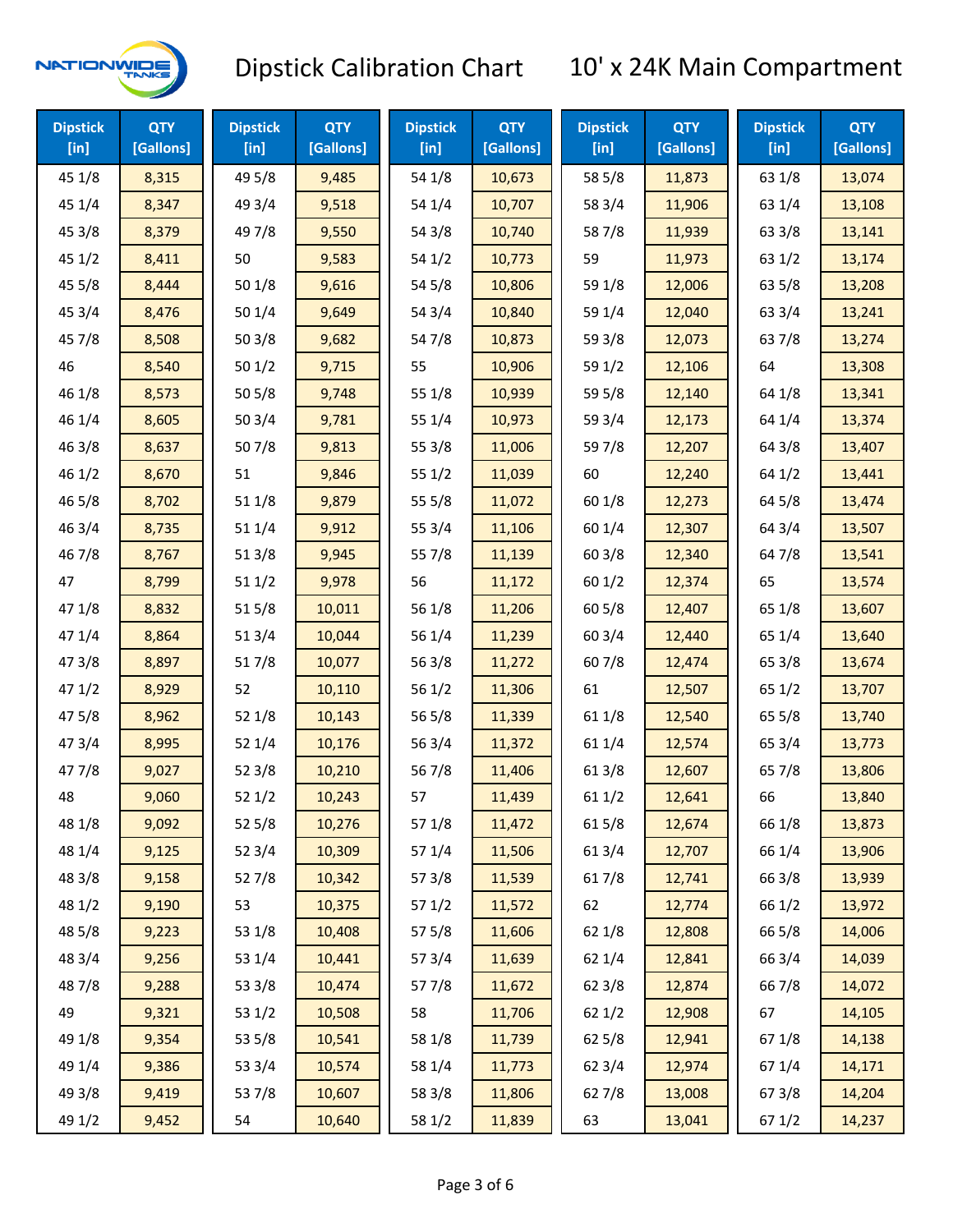

| <b>Dipstick</b><br>$[$ in] | <b>QTY</b><br>[Gallons] | <b>Dipstick</b><br>$[$ in] | <b>QTY</b><br>[Gallons] | <b>Dipstick</b><br>$[$ in] | <b>QTY</b><br>[Gallons] | <b>Dipstick</b><br>[in] | <b>QTY</b><br>[Gallons] | <b>Dipstick</b><br>$[$ in] | <b>QTY</b><br>[Gallons] |
|----------------------------|-------------------------|----------------------------|-------------------------|----------------------------|-------------------------|-------------------------|-------------------------|----------------------------|-------------------------|
| 67 5/8                     | 14,270                  | 72 1/8                     | 15,453                  | 765/8                      | 16,613                  | 81 1/8                  | 17,744                  | 85 5/8                     | 18,834                  |
| 67 3/4                     | 14,304                  | 72 1/4                     | 15,485                  | 763/4                      | 16,645                  | 81 1/4                  | 17,774                  | 85 3/4                     | 18,864                  |
| 677/8                      | 14,337                  | 72 3/8                     | 15,518                  | 767/8                      | 16,677                  | 81 3/8                  | 17,805                  | 85 7/8                     | 18,894                  |
| 68                         | 14,370                  | 721/2                      | 15,551                  | 77                         | 16,709                  | 81 1/2                  | 17,836                  | 86                         | 18,923                  |
| 68 1/8                     | 14,403                  | 72 5/8                     | 15,583                  | 77 1/8                     | 16,741                  | 815/8                   | 17,867                  | 86 1/8                     | 18,953                  |
| 68 1/4                     | 14,436                  | 72 3/4                     | 15,616                  | 77 1/4                     | 16,772                  | 813/4                   | 17,898                  | 86 1/4                     | 18,982                  |
| 68 3/8                     | 14,469                  | 727/8                      | 15,648                  | 77 3/8                     | 16,804                  | 817/8                   | 17,928                  | 86 3/8                     | 19,012                  |
| 68 1/2                     | 14,502                  | 73                         | 15,681                  | 771/2                      | 16,836                  | 82                      | 17,959                  | 86 1/2                     | 19,041                  |
| 68 5/8                     | 14,535                  | 73 1/8                     | 15,713                  | 775/8                      | 16,867                  | 82 1/8                  | 17,990                  | 86 5/8                     | 19,070                  |
| 68 3/4                     | 14,568                  | 73 1/4                     | 15,745                  | 773/4                      | 16,899                  | 82 1/4                  | 18,020                  | 86 3/4                     | 19,100                  |
| 687/8                      | 14,601                  | 73 3/8                     | 15,778                  | 777/8                      | 16,931                  | 82 3/8                  | 18,051                  | 867/8                      | 19,129                  |
| 69                         | 14,634                  | 73 1/2                     | 15,810                  | 78                         | 16,962                  | 821/2                   | 18,081                  | 87                         | 19,158                  |
| 69 1/8                     | 14,666                  | 73 5/8                     | 15,843                  | 78 1/8                     | 16,994                  | 82 5/8                  | 18,112                  | 871/8                      | 19,187                  |
| 69 1/4                     | 14,699                  | 73 3/4                     | 15,875                  | 78 1/4                     | 17,025                  | 82 3/4                  | 18,142                  | 87 1/4                     | 19,217                  |
| 69 3/8                     | 14,732                  | 737/8                      | 15,907                  | 78 3/8                     | 17,057                  | 827/8                   | 18,173                  | 87 3/8                     | 19,246                  |
| 69 1/2                     | 14,765                  | 74                         | 15,940                  | 78 1/2                     | 17,088                  | 83                      | 18,203                  | 871/2                      | 19,275                  |
| 69 5/8                     | 14,798                  | 74 1/8                     | 15,972                  | 78 5/8                     | 17,120                  | 83 1/8                  | 18,234                  | 875/8                      | 19,304                  |
| 69 3/4                     | 14,831                  | 74 1/4                     | 16,004                  | 78 3/4                     | 17,151                  | 83 1/4                  | 18,264                  | 87 3/4                     | 19,333                  |
| 697/8                      | 14,864                  | 74 3/8                     | 16,036                  | 787/8                      | 17,183                  | 83 3/8                  | 18,294                  | 877/8                      | 19,362                  |
| 70                         | 14,897                  | 74 1/2                     | 16,069                  | 79                         | 17,214                  | 83 1/2                  | 18,325                  | 88                         | 19,391                  |
| 70 1/8                     | 14,930                  | 74 5/8                     | 16,101                  | 79 1/8                     | 17,246                  | 83 5/8                  | 18,355                  | 88 1/8                     | 19,420                  |
| 70 1/4                     | 14,962                  | 74 3/4                     | 16,133                  | 79 1/4                     | 17,277                  | 83 3/4                  | 18,385                  | 88 1/4                     | 19,449                  |
| 70 3/8                     | 14,995                  | 747/8                      | 16,165                  | 79 3/8                     | 17,308                  | 837/8                   | 18,415                  | 88 3/8                     | 19,477                  |
| 70 1/2                     | 15,028                  | 75                         | 16,197                  | 79 1/2                     | 17,339                  | 84                      | 18,446                  | 88 1/2                     | 19,506                  |
| 70 5/8                     | 15,061                  | 75 1/8                     | 16,230                  | 79 5/8                     | 17,371                  | 84 1/8                  | 18,476                  | 88 5/8                     | 19,535                  |
| 70 3/4                     | 15,094                  | 75 1/4                     | 16,262                  | 79 3/4                     | 17,402                  | 84 1/4                  | 18,506                  | 88 3/4                     | 19,564                  |
| 70 7/8                     | 15,126                  | 75 3/8                     | 16,294                  | 79 7/8                     | 17,433                  | 84 3/8                  | 18,536                  | 887/8                      | 19,592                  |
| 71                         | 15,159                  | 75 1/2                     | 16,326                  | 80                         | 17,464                  | 84 1/2                  | 18,566                  | 89                         | 19,621                  |
| 71 1/8                     | 15,192                  | 75 5/8                     | 16,358                  | 80 1/8                     | 17,495                  | 84 5/8                  | 18,596                  | 89 1/8                     | 19,649                  |
| 71 1/4                     | 15,224                  | 75 3/4                     | 16,390                  | 80 1/4                     | 17,527                  | 84 3/4                  | 18,626                  | 89 1/4                     | 19,678                  |
| 713/8                      | 15,257                  | 75 7/8                     | 16,422                  | 803/8                      | 17,558                  | 847/8                   | 18,656                  | 89 3/8                     | 19,706                  |
| 71 1/2                     | 15,290                  | 76                         | 16,454                  | 80 1/2                     | 17,589                  | 85                      | 18,685                  | 89 1/2                     | 19,735                  |
| 715/8                      | 15,322                  | 76 1/8                     | 16,486                  | 80 5/8                     | 17,620                  | 85 1/8                  | 18,715                  | 89 5/8                     | 19,763                  |
| 713/4                      | 15,355                  | 76 1/4                     | 16,518                  | 80 3/4                     | 17,651                  | 85 1/4                  | 18,745                  | 89 3/4                     | 19,791                  |
| 717/8                      | 15,388                  | 763/8                      | 16,550                  | 807/8                      | 17,682                  | 85 3/8                  | 18,775                  | 897/8                      | 19,820                  |
| 72                         | 15,420                  | 76 1/2                     | 16,582                  | 81                         | 17,713                  | 85 1/2                  | 18,805                  | 90                         | 19,848                  |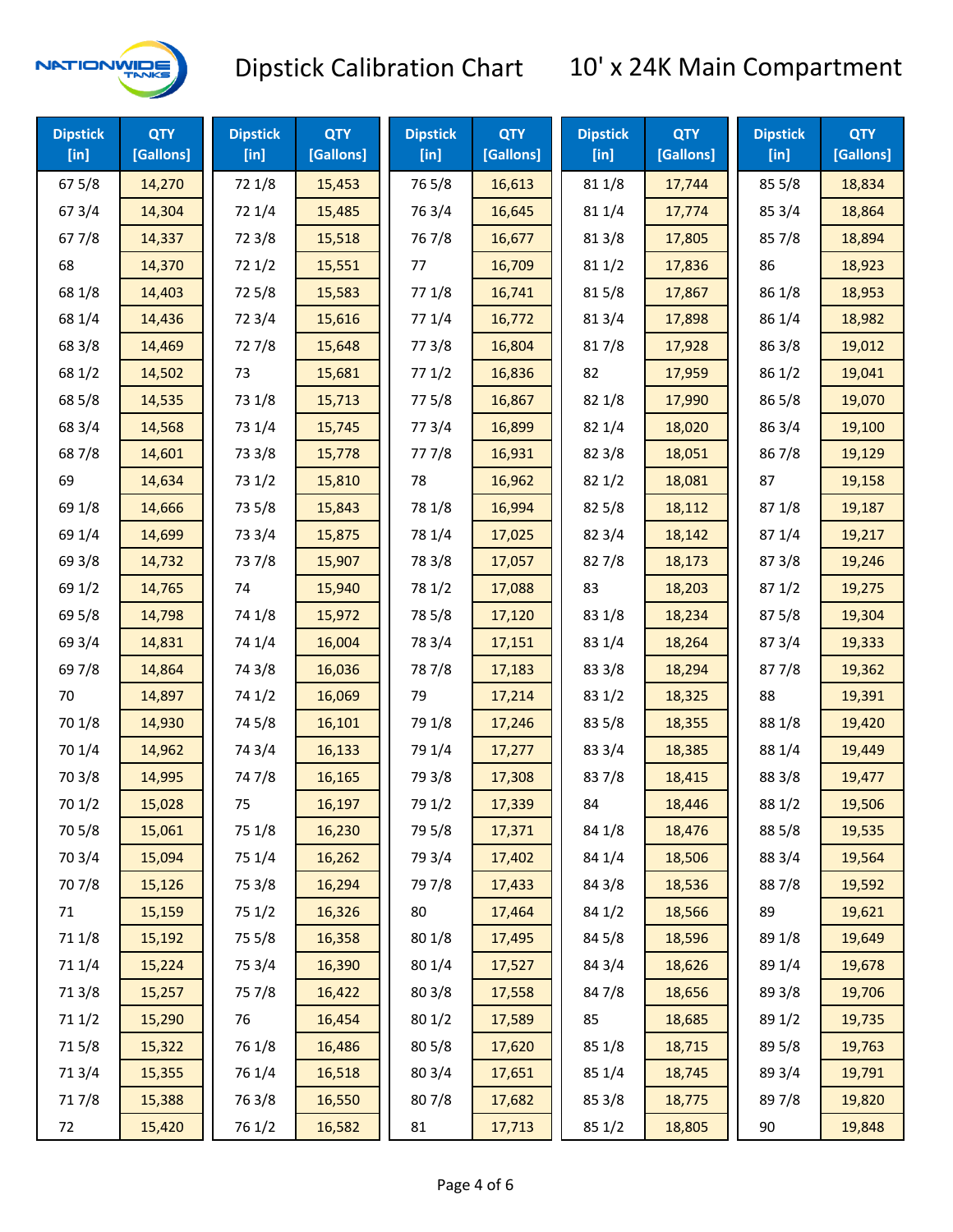

| <b>Dipstick</b><br>[in] | <b>QTY</b><br>[Gallons] | <b>Dipstick</b><br>[in] | <b>QTY</b><br>[Gallons] | <b>Dipstick</b><br>$[$ in] | <b>QTY</b><br>[Gallons] | <b>Dipstick</b><br>$[$ in] | <b>QTY</b><br>[Gallons] | <b>Dipstick</b><br>[in] | <b>QTY</b><br>[Gallons] |
|-------------------------|-------------------------|-------------------------|-------------------------|----------------------------|-------------------------|----------------------------|-------------------------|-------------------------|-------------------------|
| 90 1/8                  | 19,876                  | 94 5/8                  | 20,858                  | 99 1/8                     | 21,769                  | 103 5/8                    | 22,595                  | 108 1/8                 | 23,319                  |
| 90 1/4                  | 19,904                  | 94 3/4                  | 20,885                  | 99 1/4                     | 21,794                  | 103 3/4                    | 22,617                  | 108 1/4                 | 23,337                  |
| 903/8                   | 19,932                  | 947/8                   | 20,911                  | 99 3/8                     | 21,818                  | 103 7/8                    | 22,638                  | 108 3/8                 | 23,355                  |
| 901/2                   | 19,960                  | 95                      | 20,937                  | 99 1/2                     | 21,842                  | 104                        | 22,660                  | 108 1/2                 | 23,374                  |
| 90 5/8                  | 19,988                  | 95 1/8                  | 20,963                  | 99 5/8                     | 21,866                  | 104 1/8                    | 22,681                  | 108 5/8                 | 23,392                  |
| 90 3/4                  | 20,016                  | 95 1/4                  | 20,989                  | 99 3/4                     | 21,890                  | 104 1/4                    | 22,702                  | 108 3/4                 | 23,410                  |
| 907/8                   | 20,044                  | 95 3/8                  | 21,015                  | 997/8                      | 21,913                  | 104 3/8                    | 22,723                  | 108 7/8                 | 23,428                  |
| 91                      | 20,072                  | 95 1/2                  | 21,041                  | 100                        | 21,937                  | 1041/2                     | 22,745                  | 109                     | 23,445                  |
| 91 1/8                  | 20,100                  | 95 5/8                  | 21,067                  | 100 1/8                    | 21,961                  | 104 5/8                    | 22,766                  | 109 1/8                 | 23,463                  |
| 91 1/4                  | 20,128                  | 95 3/4                  | 21,093                  | 100 1/4                    | 21,984                  | 104 3/4                    | 22,786                  | 109 1/4                 | 23,481                  |
| 913/8                   | 20,155                  | 957/8                   | 21,119                  | 100 3/8                    | 22,008                  | 104 7/8                    | 22,807                  | 109 3/8                 | 23,498                  |
| 91 1/2                  | 20,183                  | 96                      | 21,145                  | 1001/2                     | 22,031                  | 105                        | 22,828                  | 109 1/2                 | 23,516                  |
| 915/8                   | 20,211                  | 96 1/8                  | 21,171                  | 100 5/8                    | 22,055                  | 105 1/8                    | 22,849                  | 109 5/8                 | 23,533                  |
| 913/4                   | 20,238                  | 96 1/4                  | 21,196                  | 100 3/4                    | 22,078                  | 105 1/4                    | 22,869                  | 109 3/4                 | 23,550                  |
| 917/8                   | 20,266                  | 963/8                   | 21,222                  | 100 7/8                    | 22,102                  | 105 3/8                    | 22,890                  | 109 7/8                 | 23,567                  |
| 92                      | 20,293                  | 96 1/2                  | 21,247                  | 101                        | 22,125                  | 105 1/2                    | 22,910                  | 110                     | 23,584                  |
| 92 1/8                  | 20,321                  | 965/8                   | 21,273                  | 101 1/8                    | 22,148                  | 105 5/8                    | 22,931                  | 110 1/8                 | 23,601                  |
| 92 1/4                  | 20,348                  | 96 3/4                  | 21,298                  | 101 1/4                    | 22,171                  | 105 3/4                    | 22,951                  | 110 1/4                 | 23,618                  |
| 92 3/8                  | 20,375                  | 967/8                   | 21,324                  | 101 3/8                    | 22,194                  | 105 7/8                    | 22,971                  | 110 3/8                 | 23,635                  |
| 92 1/2                  | 20,403                  | 97                      | 21,349                  | 1011/2                     | 22,217                  | 106                        | 22,991                  | 110 1/2                 | 23,651                  |
| 92 5/8                  | 20,430                  | 97 1/8                  | 21,374                  | 101 5/8                    | 22,240                  | 106 1/8                    | 23,011                  | 110 5/8                 | 23,668                  |
| 92 3/4                  | 20,457                  | 97 1/4                  | 21,399                  | 101 3/4                    | 22,262                  | 106 1/4                    | 23,031                  | 110 3/4                 | 23,684                  |
| 927/8                   | 20,484                  | 973/8                   | 21,424                  | 101 7/8                    | 22,285                  | 106 3/8                    | 23,051                  | 110 7/8                 | 23,700                  |
| 93                      | 20,511                  | 97 1/2                  | 21,449                  | 102                        | 22,308                  | 106 1/2                    | 23,071                  | 111                     | 23,716                  |
| 93 1/8                  | 20,538                  | 975/8                   | 21,474                  | 102 1/8                    | 22,330                  | 106 5/8                    | 23,090                  | 111 1/8                 | 23,733                  |
| 93 1/4                  | 20,565                  | 973/4                   | 21,499                  | 102 1/4                    | 22,353                  | 106 3/4                    | 23,110                  | 111 1/4                 | 23,748                  |
| 93 3/8                  | 20,592                  | 977/8                   | 21,524                  | 102 3/8                    | 22,375                  | 106 7/8                    | 23,129                  | 111 3/8                 | 23,764                  |
| 93 1/2                  | 20,619                  | 98                      | 21,549                  | 1021/2                     | 22,398                  | 107                        | 23,149                  | 111 1/2                 | 23,780                  |
| 93 5/8                  | 20,646                  | 98 1/8                  | 21,574                  | 102 5/8                    | 22,420                  | 107 1/8                    | 23,168                  | 111 5/8                 | 23,795                  |
| 93 3/4                  | 20,673                  | 98 1/4                  | 21,598                  | 102 3/4                    | 22,442                  | 107 1/4                    | 23,187                  | 111 3/4                 | 23,811                  |
| 937/8                   | 20,699                  | 98 3/8                  | 21,623                  | 102 7/8                    | 22,464                  | 107 3/8                    | 23,206                  | 111 7/8                 | 23,826                  |
| 94                      | 20,726                  | 98 1/2                  | 21,648                  | 103                        | 22,486                  | 107 1/2                    | 23,225                  | 112                     | 23,841                  |
| 94 1/8                  | 20,752                  | 98 5/8                  | 21,672                  | 103 1/8                    | 22,508                  | 1075/8                     | 23,244                  | 112 1/8                 | 23,856                  |
| 94 1/4                  | 20,779                  | 98 3/4                  | 21,696                  | 103 1/4                    | 22,530                  | 107 3/4                    | 23,263                  | 112 1/4                 | 23,871                  |
| 94 3/8                  | 20,806                  | 987/8                   | 21,721                  | 103 3/8                    | 22,552                  | 1077/8                     | 23,281                  | 112 3/8                 | 23,886                  |
| 94 1/2                  | 20,832                  | 99                      | 21,745                  | 103 1/2                    | 22,574                  | 108                        | 23,300                  | 112 1/2                 | 23,901                  |